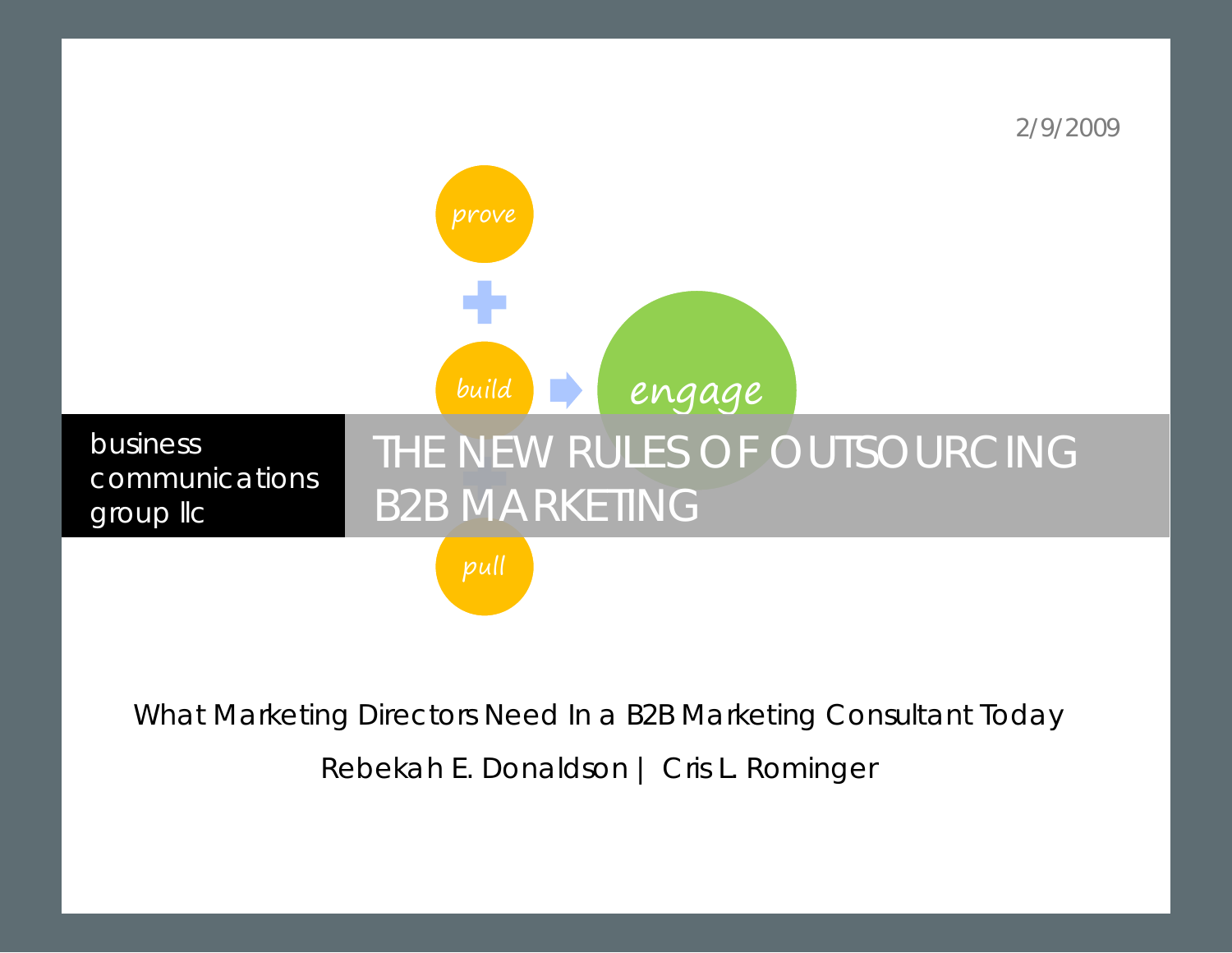

# **Contents**

### **Acknowledgements**

Thank you **Cris [Rominger](http://www.b2bcommunications.com/rominger)** for your invaluable brainstorming, sifting of industry studies and articles, reviews, moral support, and more. Getting clear in my own mind about the issues in this <sup>e</sup>‐book required extensive brainstorming and discussion with you ‐‐ not to mention <sup>a</sup> steady diet of highlights from the latest research and articles. I can't thank you enough.

And thanks to my husband for his curious mind, care of our kids, and belief in me.



Thanks for **downloading** this e-book. I've started a forum t[o discuss it, a](http://blog.b2bcommunications.com/2009/02/09/b2b-marketing-ebook/)nd welcome you to visit. You can share any thoughts or questions directly by emailing me at Red@b2bcommunications.com.

Rebekah E. Donaldson (Red) [Subscribe to email updates](http://www.feedburner.com/fb/a/emailverifySubmit?feedId=1650186&loc=en_US)

‐‐ Red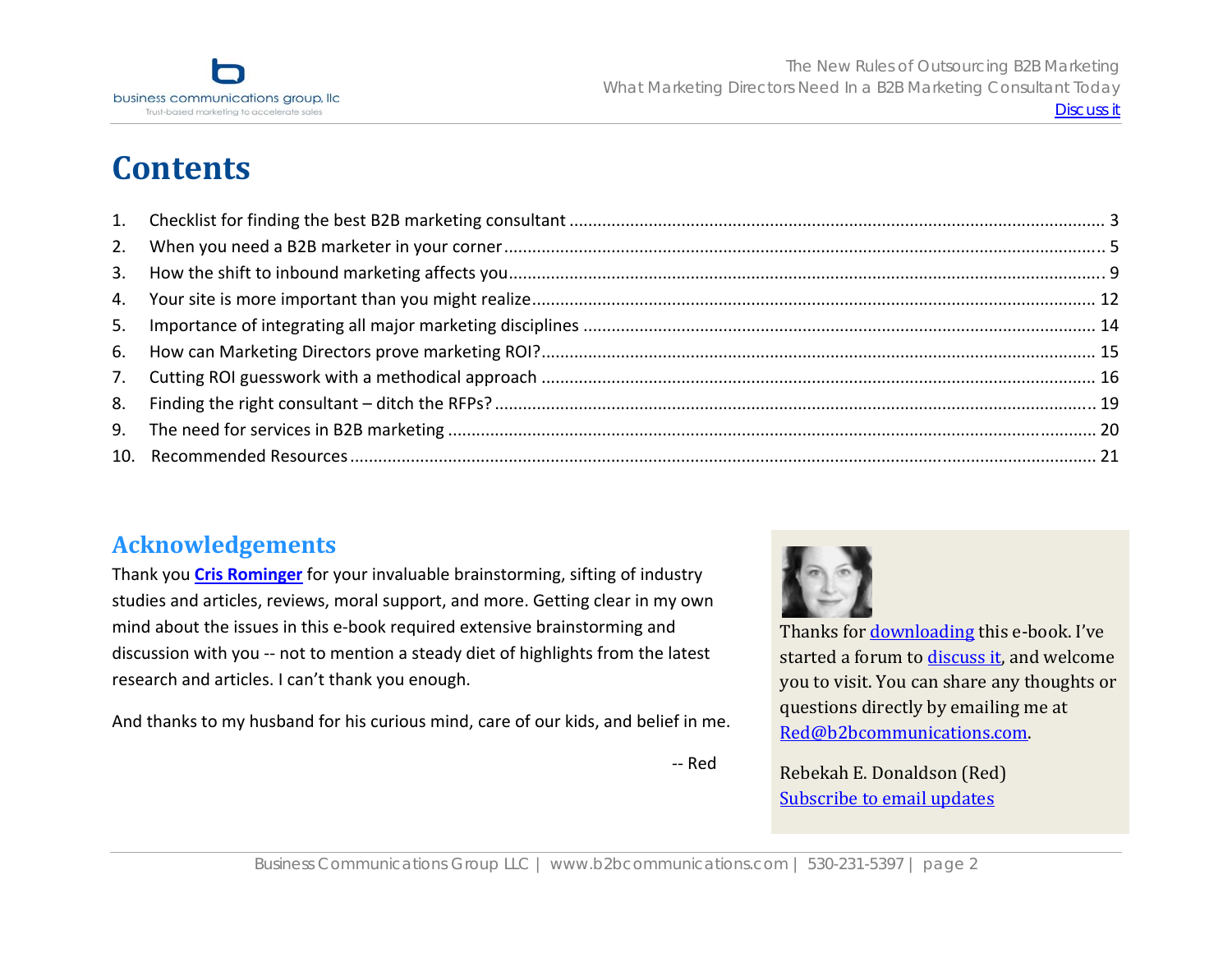<span id="page-2-0"></span>

#### **1.Checklist for finding the best B2B marketing consultant**

Let's get right down to it. Here are 10 questions you could use to steer <sup>a</sup> telling conversation with <sup>a</sup> marketing consultant.

# **Questions to help you rank candidates**

- $\blacksquare$ Do you see special issues around marketing products and services to businesses?
- × ■ How would you get to know our niche and target audience?
- Could you help us compare different ways of marketing?  $\blacksquare$
- Do you have an inbound marketing approach, or more of an outbound approach?  $\blacksquare$
- Could you help us use social media like blogging, Twitter, and LinkedIn for business?  $\blacksquare$
- Could you help us rank higher than our competitor in search engine results?  $\blacksquare$
- Could you help us get emails to clients and prospects opened and read more often?  $\blacksquare$
- How should we gauge success in this engagement with your firm?  $\blacksquare$
- Who will I be working with day to day? Who will be supporting that person? п
- Could you share examples of your work that communicate your track record?  $\blacksquare$

# **Profile of <sup>a</sup> strong partner**

Higher B2B marketing ROI comes from outsourcing to an inbound B2B marketing consultant who sees all the available pieces and how they fit together. Here are the essentials; the rest of this guide tells why these qualities are 'must haves.'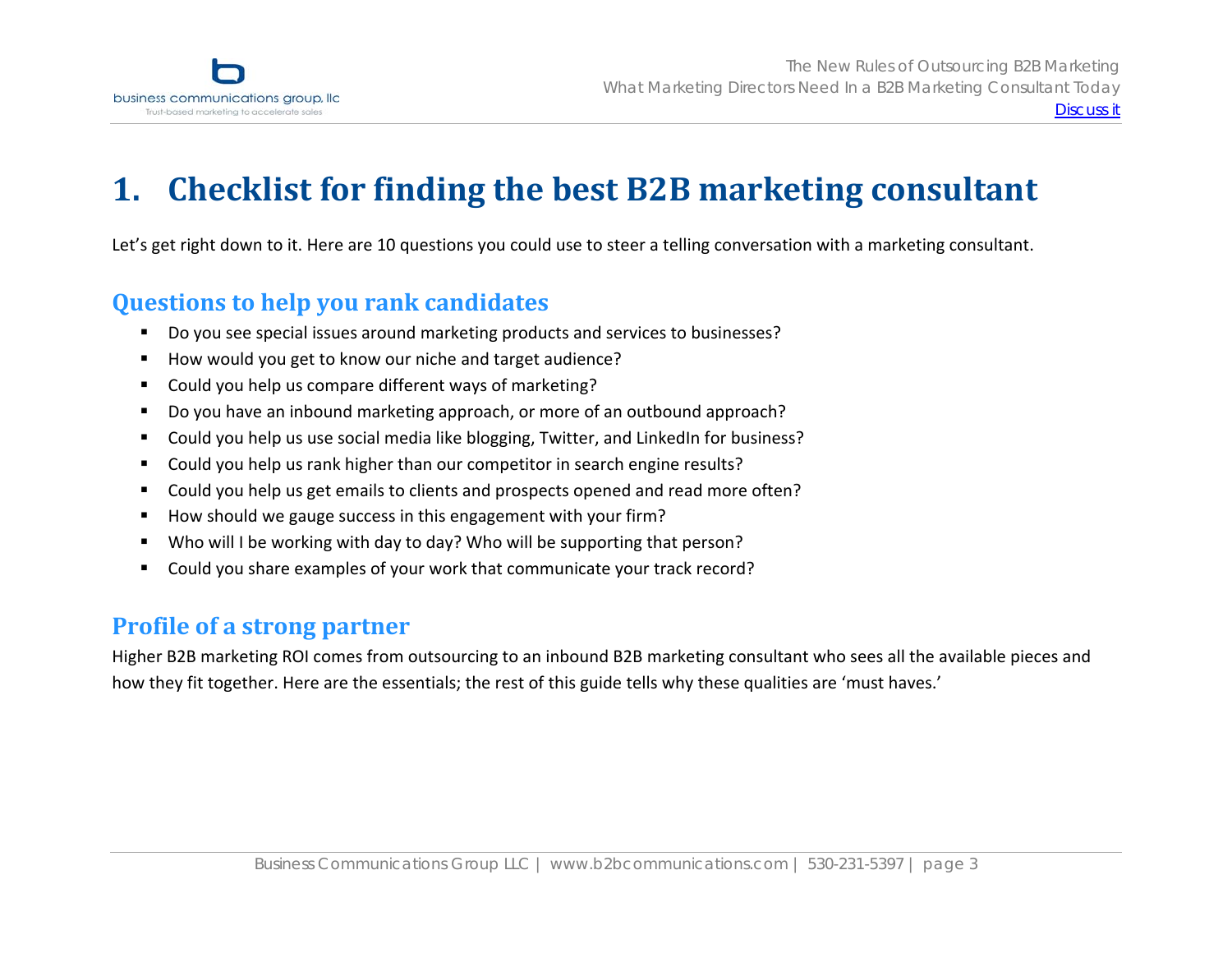

# **Musthave qualities of <sup>a</sup> B2B marketing consultant**

A team focused on **B2B marketing**. Because buying committees expect a powerfully built business case.

A team that's **methodical**. Because <sup>a</sup> systematic marketing approach is the only sane, reliable way to project and get results.

A team that covers **all major marketing disciplines**. Because you need the right tool for each job.

A team led by **internet marketers**. Because 92% of B2B [buyers](http://pages.enquiroresearch.com/b2b-research-2007.html?source=B2B_Survey_2007_whitepaper) use online [resources](http://pages.enquiroresearch.com/b2b-research-2007.html?source=B2B_Survey_2007_whitepaper) when looking for products and services.<sup>[1](#page-3-0)</sup>

A team of **testers**. Because you need help to show others and steadily improve your marketing ROI.

### **Profile of an even stronger partner**

There are other important traits. For example, I think your B2B marketing consultant should be <sup>a</sup> trainer, because you need to **build capacity**. Also they should be able to bury you in **proof of performance**, because you need consultants to back up their fabulous claims. They're



To engage decision makers today, B2B companies need to prove their value through a strong business case, build sites and other communications vehicles in a way that fosters trust, and pull in prospects. Helping companies get that done requires special skills.

not on the list of 'musts' because building capacity is not job one, and one always vets potential hires. It's hard enough to find companies that fit the profile outlined in the bullets above. Let's not make this mission impossible.

<span id="page-3-0"></span> $^1$  In a recent survey of 1,000 business decision makers by marketing research firm **[Enquiro](http://www.enquiroresearch.com/)** examining how business to business (B2B) purchasers buy, 92 percent of respondents said they turn to online resources in the early stages of the buying cycle. And 77 percent named Google as their first choice among all search engines. See B2B [Survey](http://pages.enquiroresearch.com/b2b-research-2007.html?source=B2B_Survey_2007_whitepaper) 2007 (registration required by Enquiro for free download).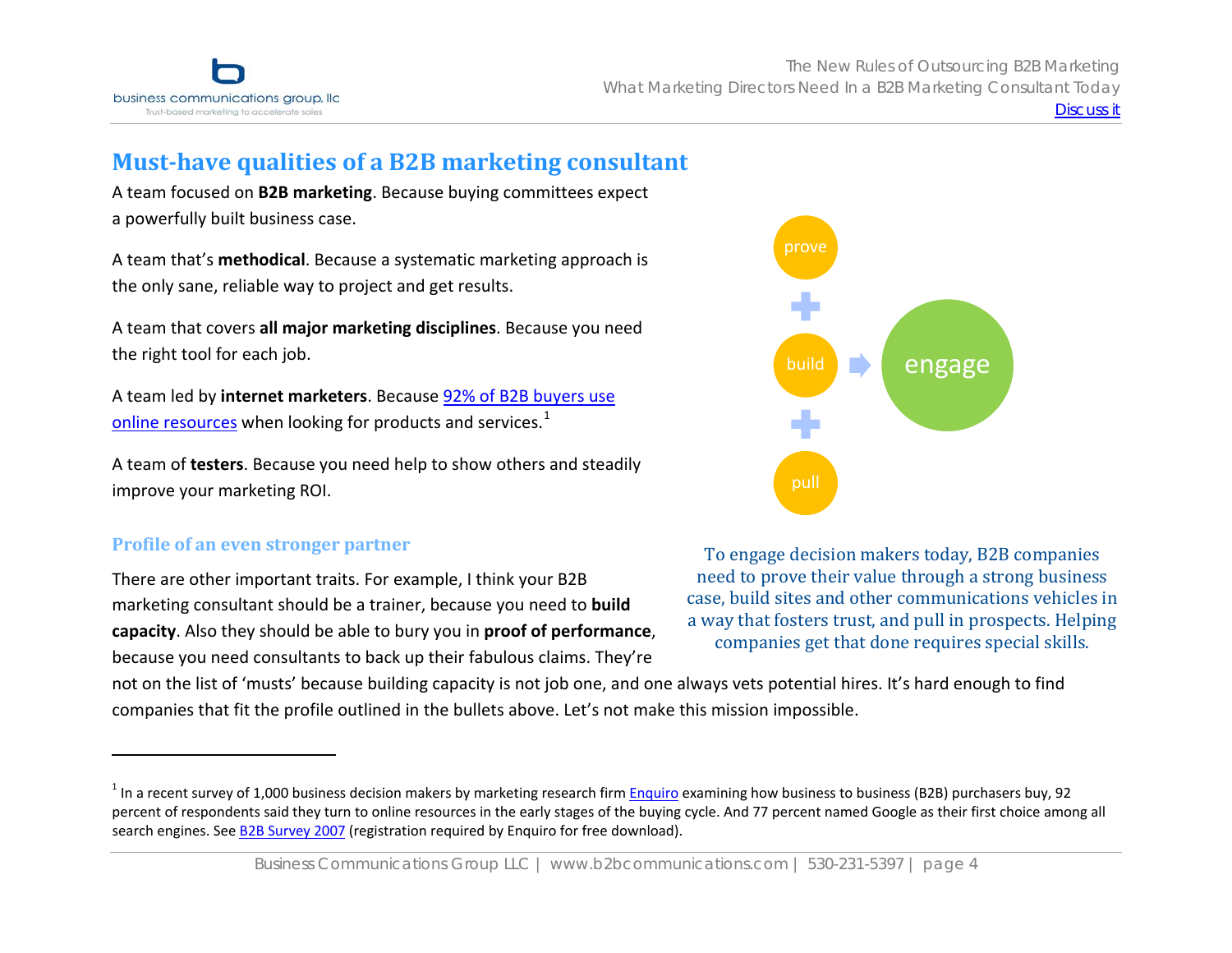<span id="page-4-0"></span>

# **2. When you need <sup>a</sup> B2B marketer in your corner**

Business to consumer versus business to business – is there really any difference? It's <sup>a</sup> question I hear <sup>a</sup> lot. And for good reason. Either way, you're still marketing to <sup>a</sup> human being – right?

### **Business to business marketing**

Yes and no. In business to business (B2B) marketing, you're dealing with multiple individuals – often **buying committees** – during <sup>a</sup> decision making process. Each person has <sup>a</sup> role in the decision making process and <sup>a</sup> responsibility to judiciously compare all the options. That makes sense when <sup>a</sup> purchase of professional services may impact the company's customer service, productivity, operations, legal issues, reputation, sales, and/or the **bottom line**. The selling proposition is complex and the perceived risk of <sup>a</sup> wrong decision is high. Your target market can number in the hundreds or thousands.

### **Business to consumer marketing**

In business to consumer (B2C) marketing, you're convincing an individual – the same individual who considers the options, makes the decision, and pays the bill. The decision is often emotionally based, driven by impulse, status, or price. The level of **perceived risk** is typically low; most consumer purchases can be returned or exchanged. And your target market can number in the millions.



In business to consumer (B2C) marketing, the level of perceived risk is typically low. Most consumer purchases can be returned or exchanged.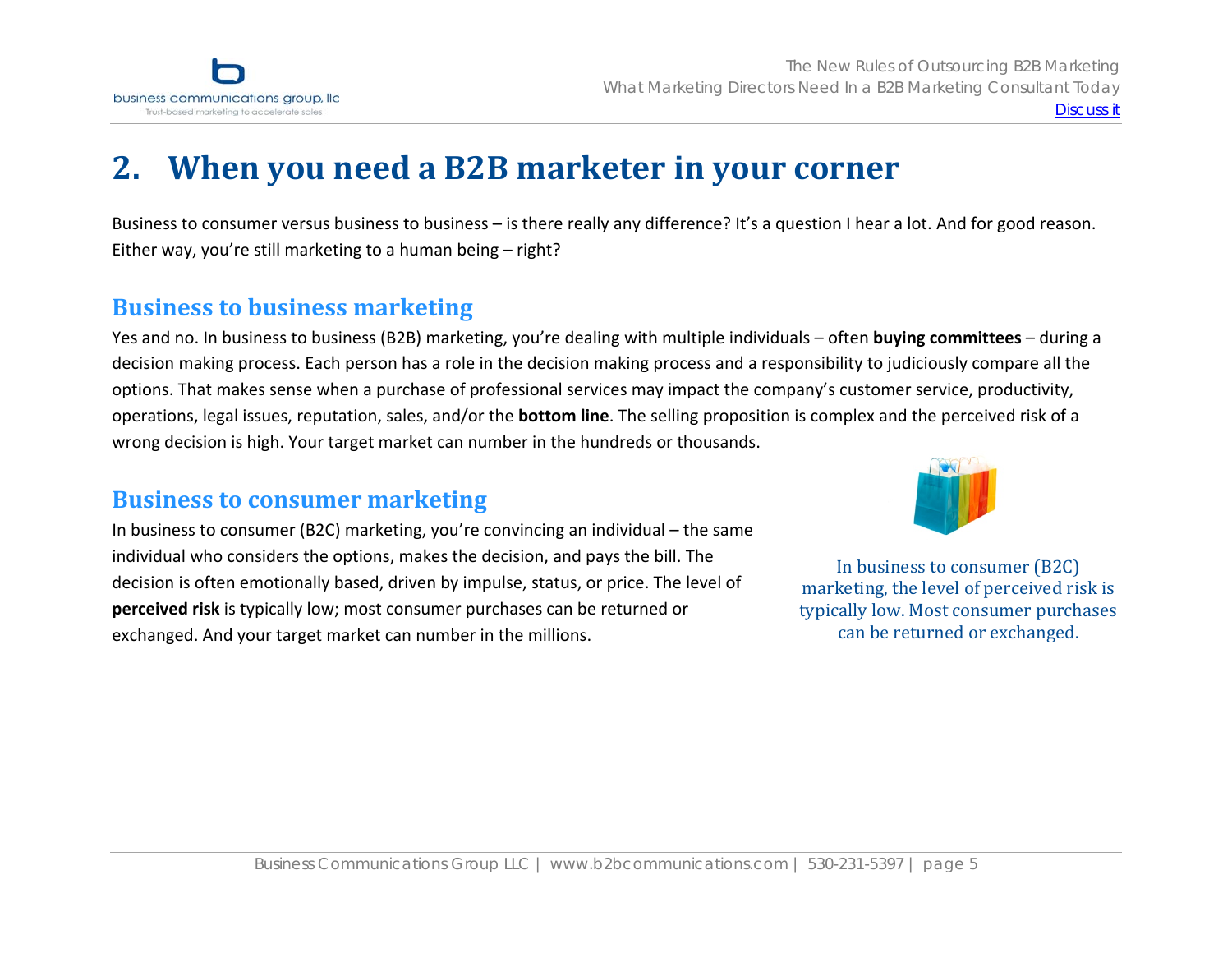

### **B2B buyers expect <sup>a</sup> strong business case**

When <sup>a</sup> purchase affects <sup>a</sup> company's operations, productivity and bottom line, the **risk of <sup>a</sup> wrong decision** is high. Buying committees look to Google and service providers' websites for information first and repeatedly, according to Enquiro.<sup>[2](#page-5-0)</sup>

Because buying committees expect <sup>a</sup> powerfully built business case, smart B2B marketers focus on building relationships through credibility and trust and offering multiple opportunities to engage. After all, B2B purchasers are **buying the supplier** along with the product or service.

From generating awareness to educating and influencing, success depends upon addressing each prospect's unique motivations and needs – in the places they are looking and in the ways they prefer.

and create their own **short lists**. What content can you offer to help in their decision making process? Charts comparing solutions, suggested decision criteria, ROI calculator tools, case studies, testimonials, research highlights, certifications, awards, affiliations, and executive profiles all help diffuse fear of making <sup>a</sup> wrong decision.



Business decision makers are savvy and moving fast. They need good reasons for trusting and <sup>p</sup>icking a service provider. **Why should B2B buyers trust you?** Prospects are looking to educate themselves, do their own comparisons,

<span id="page-5-0"></span><sup>&</sup>lt;sup>2</sup> From the "B2B Survey 2007" whitepaper by Enquiro reporting the results of surveying 1,000 B2B buyers in 2007 to learn what the top influencers are in the purchase decision.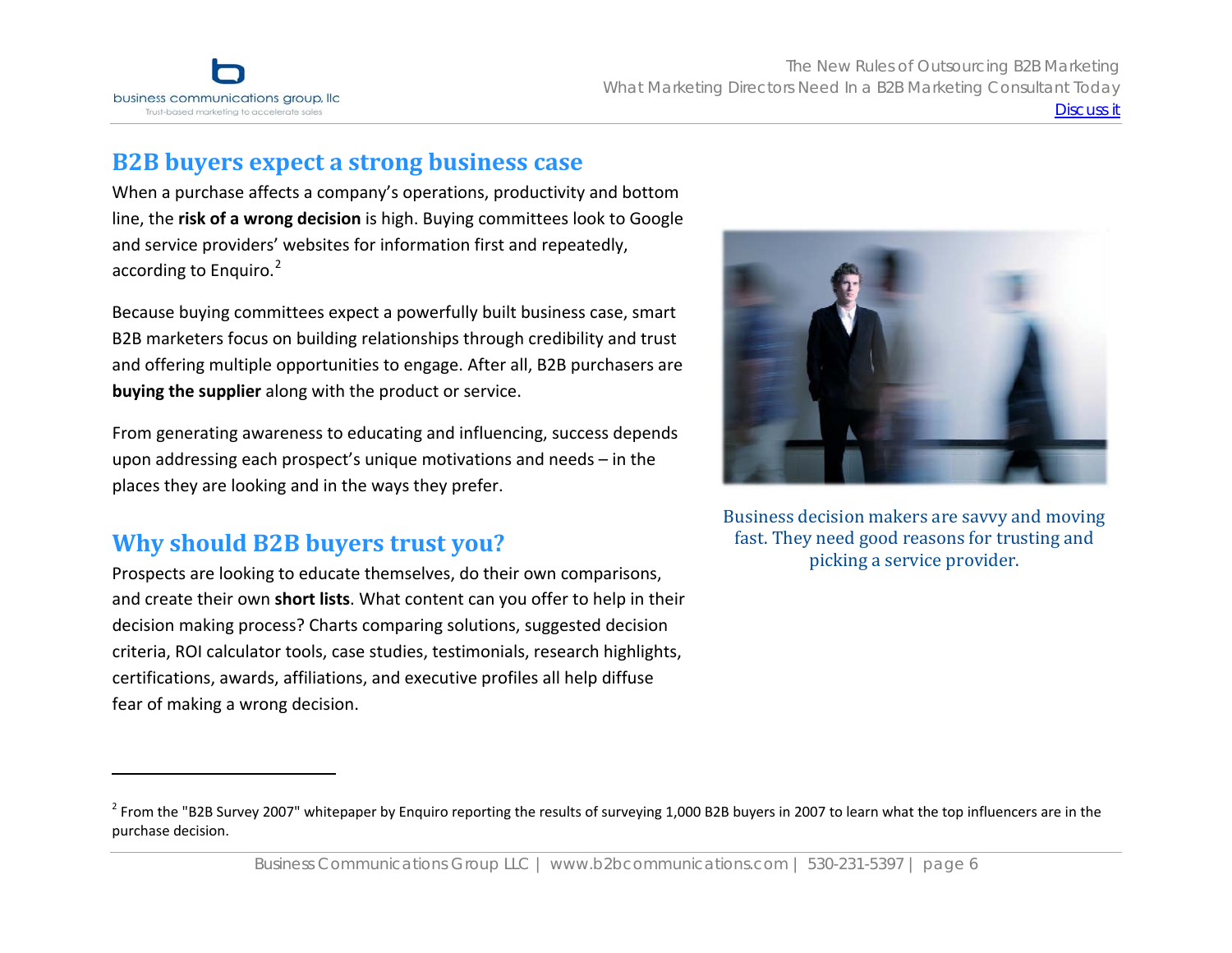

# **Inbound marketing is essential**

Ipromise not to belabor the obvious – but let's start with what's commonly thought to work – and doesn't.

Say your prospect, <sup>a</sup> business decision maker, is headed to work early one cold Monday morning. She's parked her car and is headed in to grab <sup>a</sup> hot drink at the coffee shop on the corner.

In this example you'll play the consultant who is **marketing his professional services**. Say you are standing outside the coffee shop. You step in front of your prospect as she approaches, extending your hand to introduce yourself. You describe your company – its innovative approach, its hassle‐free solutions – and ask her to complete <sup>a</sup> short survey.

She avoids eye contact and politely excuses herself. "Well, are you happy with your [insert problem you solve]?" you ask, hoping to extend the conversation. "I'll give you <sup>a</sup> coffee card if you'll complete my survey," you add.

The next morning, you do the same thing. And the next morning. Your marketing agency prepared you for this.

"It may take seven tries or more before she responds," they warned, "don't throw in the towel too early." So you **grit your teeth** and pitch her each day. On the third day, she's not at the coffee shop. So you email. Leave voicemail. Send <sup>a</sup> letter.

Is this approach working?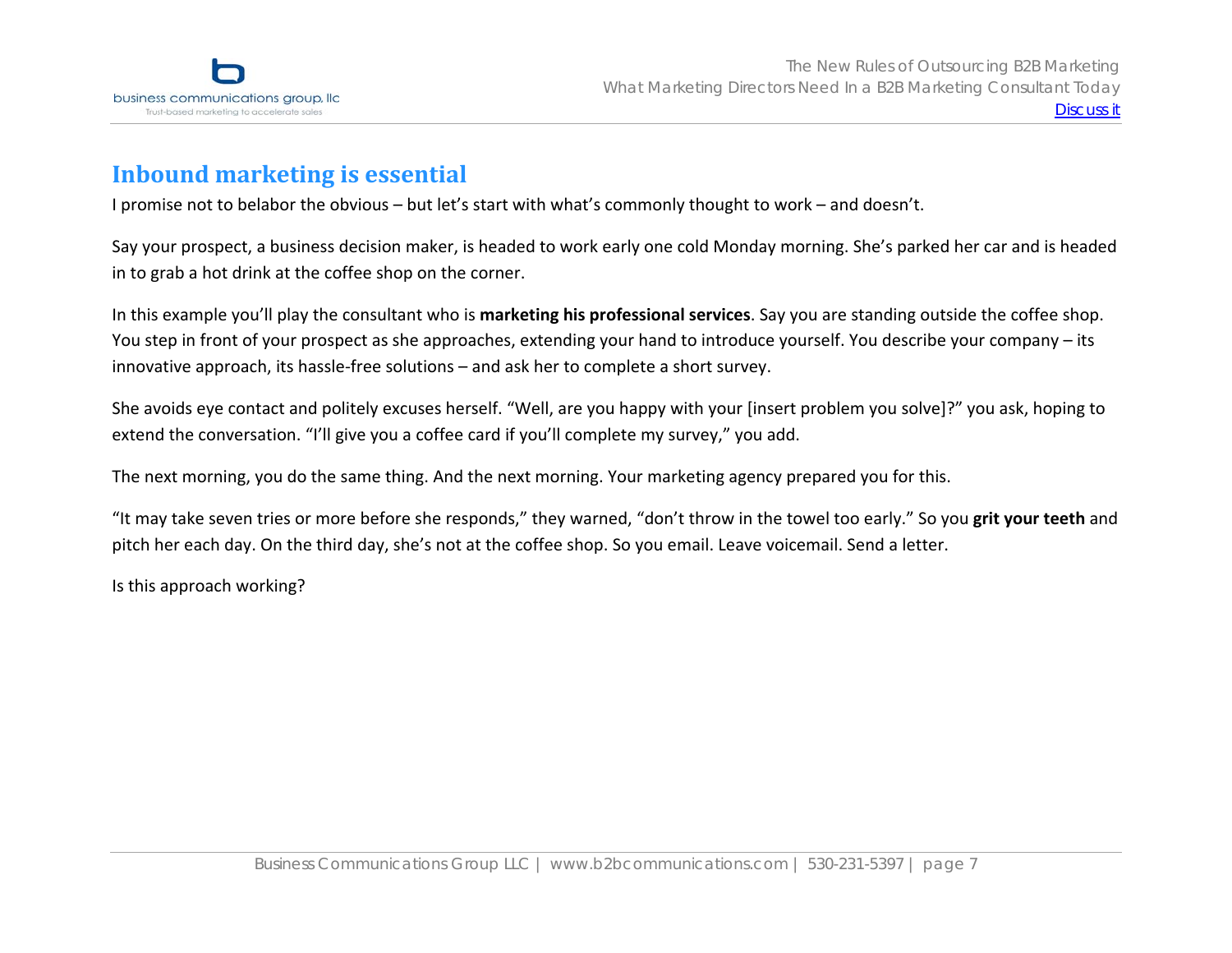

### **B2B buyers are empowered and savvy**

If you said no, you're not alone. When MarketingSherpa asked 4,000 B2B decision makers how they chose <sup>a</sup> new vendor, 80% said that they **go find the service provider they need** – as opposed to hiring vendors who pitch them. $3$  This chart illustrates their findings.

B2B buyers are out there online, researching potential providers long before you even get wind that they're looking.

Let's repeat that important point: Today, not only are you, the Marketing Director, looking for desirable clients; *they're looking for you*. And they believe that they take an active role in vendor selection.

The example I gave above is meant to represent direct marketing – the quintessential "push" or "outbound" marketing. Cold calling, blast emails, splash ads and direct mail work only when the marketer gets past **barriers erected by decision makers** to prevent interruptions (call screening, administrative assistants, pop‐up blockers, email filters, and the like).

What's the take‐away? That decision makers don't like being interrupted.



MarketingSherpa asked 4,000 B2B decision makers how they chose a new vendor: 80% said they found the vendor; 20% said the vendor found them.

<span id="page-7-0"></span><sup>&</sup>lt;sup>3</sup> [MarketingSherpa](http://www.marketingsherpa.com/?9896) Business Technology Marketing Benchmark Guide 2007-2008.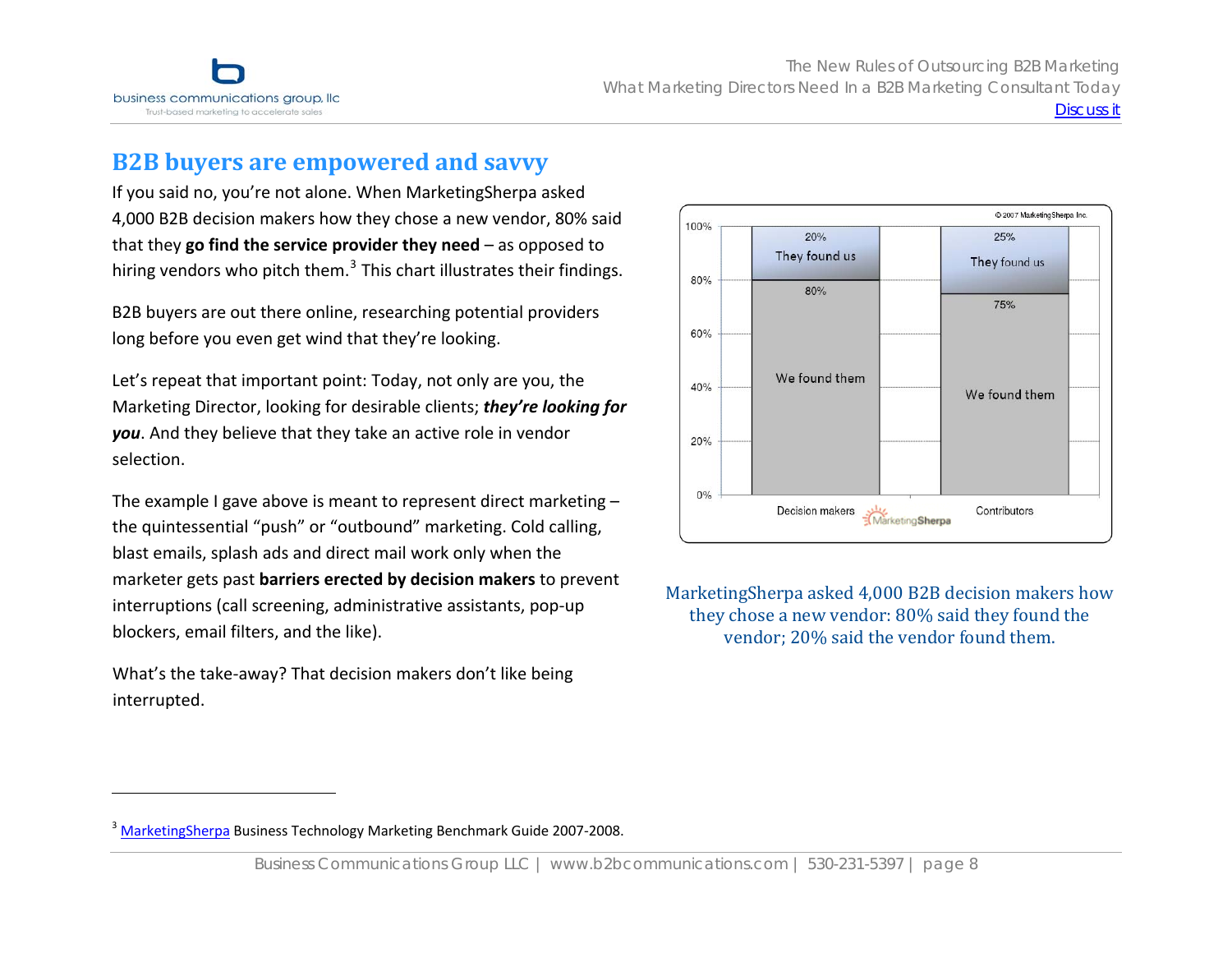<span id="page-8-0"></span>

#### **3.How the shift to inbound marketing affects you**

Today, racing to nab prospects through cold calling has questionable ROI. Far from being sitting ducks, B2B buyers are reaching out to service providers who look good.

So many B2B marketers have shifted their approach. Today, B2B marketers talk about "pull" or "inbound" marketing – that is, *attracting* prospects rather than cornering them.

What does all this mean for <sup>a</sup> Marketing Director? At one level, it means shifting budget from traditional marketing techniques to inbound marketing efforts. At <sup>a</sup> deeper level, it means examining how your company engages with the outside world.

You can see why your B2B marketing consultant should be committed to inbound marketing. With <sup>a</sup> fundamentally outbound approach, they may guide you in the **nuances of successfully interrupting** and pitching busy executives. Instead, they need to guide you in being visible and helpful when prospects are looking for companies and guidance: facilitating comparisons, providing all the elements of <sup>a</sup> strong business case, and being authentic.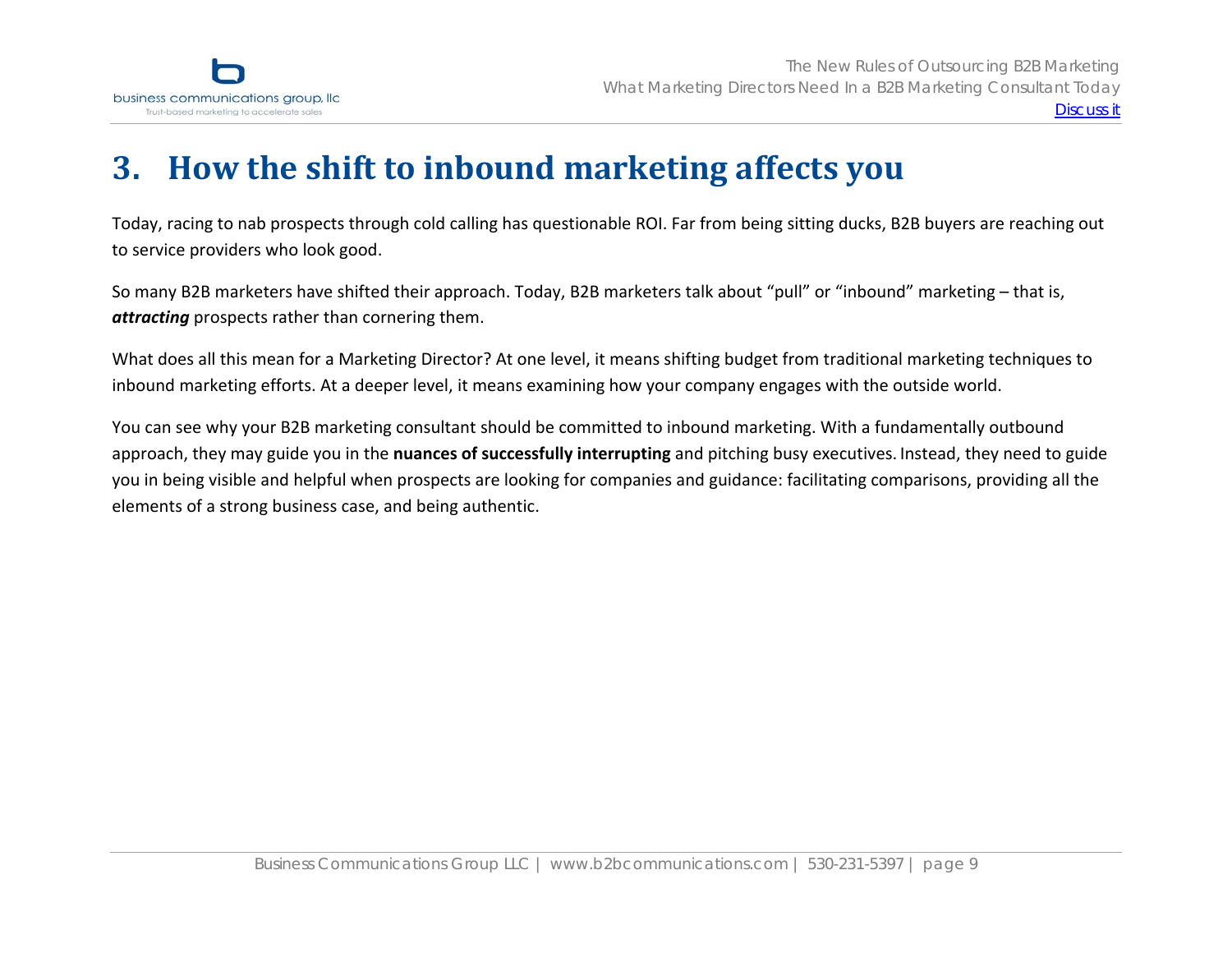

# **Expert comments on B2B marketing's future**

### **HubSpot on the role of B2B marketing departments**

Here is how Pete Caputa of <u>[HubSpot](http://www.hubspot.com/)</u> responded to an article about the future of B2B marketing:

"I think that the B2B marketing department's role in a company is actually becoming much more important than it ever has been," "[and,] with the web (SEO, blogging, social media, PPC), collecting leads earlier in buyer's sales process with great offers, calls to action and well optimized landing pages, then integrating that lead source data with CRM data to create a *closed loop marketing system.... marketing groups can PROVE their value more than they ever could."*[4](#page-9-0)

And, in <sup>a</sup> comment on an excellent post "Dawn of an Inbound [Marketing](http://www.pr2020.com/Blog/post/2008/09/Dawn-of-the-Inbound-Marketing-Agency.aspx) Agency," by Paul Roetzer, Caputa wrote:

"…Not only are **traditional PR agencies going to have trouble adapting** to the new ROI driven online inbound PR business *model, so are web design firms, marketing agencies, etc."*

### **Forrester Research on the future of B2B marketing**

<u>Laura Ramos</u>, Vice President at Forrester Research, sees changes afoot in B2B marketing. In <u>How To Avoid [Becoming](http://blogs.forrester.com/marketing/2009/01/how-to-avoid-be.html) Obsolete</u> she writes,

"Focusing simply on new campaigns, clever advertising, and delving into social media will only paper over problems. Turning *up the heat on conventional marketing activities won't spur the profound changes required."*

As new software and other tools make it easier to enter <sup>a</sup> market, it will get harder for <sup>a</sup> company to differentiate itself from its competition. Buyers are more likely to rely on associates than on advertising or salespeople when purchasing.<sup>[5](#page-9-0)</sup> We're already

<span id="page-9-0"></span><sup>&</sup>lt;sup>4</sup> From his comments on my post B2B [Marketing's](http://blog.b2bcommunications.com/2008/10/29/b2b-marketing-future/) Future at the Red On Marketing Blog, 11/20/2008.

<sup>&</sup>lt;sup>5</sup> See <u>B2B [Marketing](http://blogs.forrester.com/marketing/2008/11/will-b2b-market.html) Obsolete, Really? (Part III)</u> at the Forrester Blog for Interactive Marketing Professionals, 11/14/08.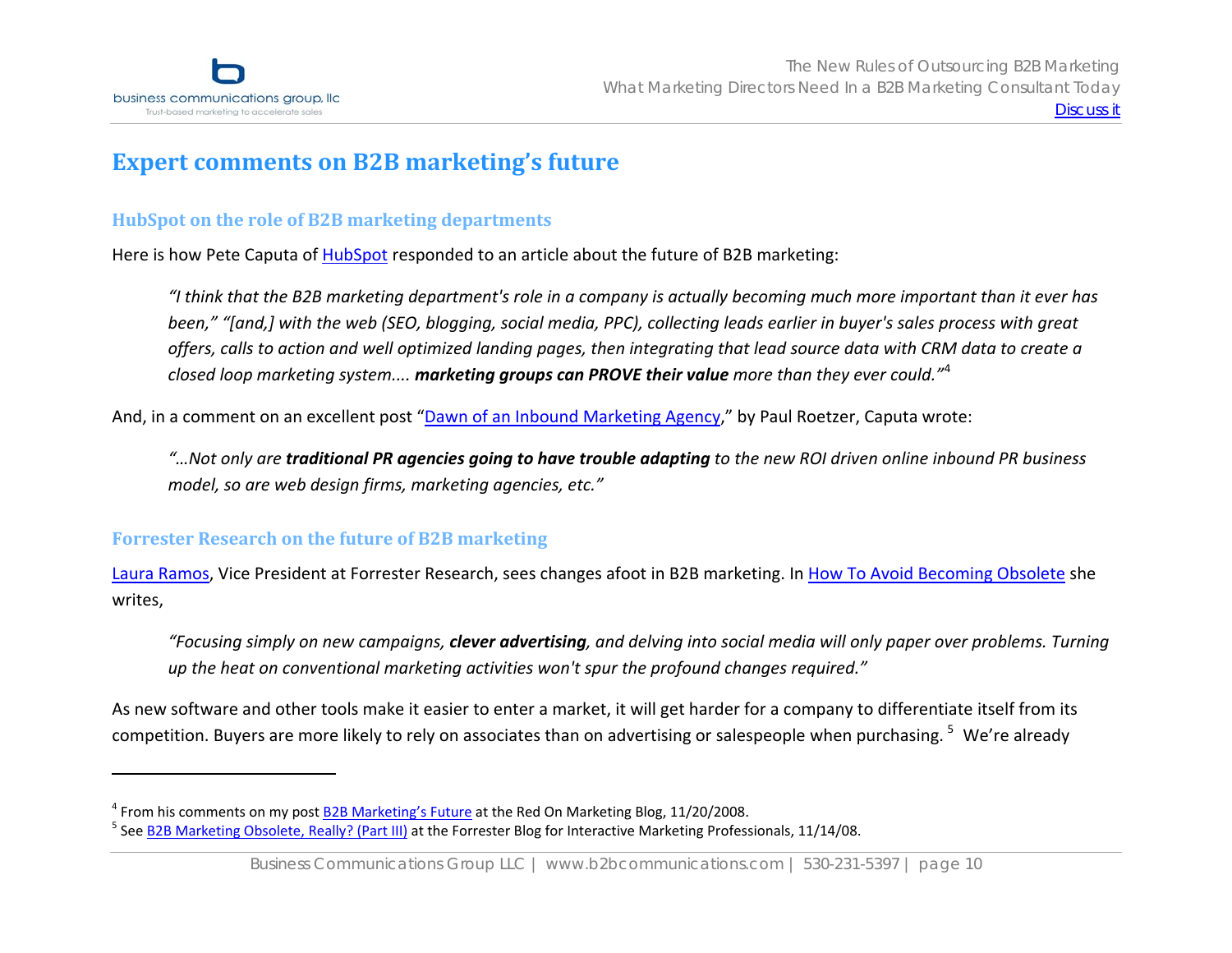

seeing social media platforms like LinkedIn and Twitter becoming popular with businesspeople. We're at <sup>a</sup> tipping point for business participation in social media.<sup>[6](#page-10-0)</sup>

### **David Meerman Scott on the new rules of marketing**

This opens up <sup>a</sup> whole new world for B2B marketing. Give people compelling videos, blogs, podcasts, white papers, <sup>e</sup>‐books and webinars, and they'll be eager to bring it to the attention of friends. David Meerman Scott, author of "The New Rules of [Marketing](http://www.amazon.com/New-Rules-Marketing-PR-Podcasting/dp/0470113456) [and](http://www.amazon.com/New-Rules-Marketing-PR-Podcasting/dp/0470113456) PR," calls it **"word‐of‐mouse marketing."** Instead of buying expensive advertising or begging the media to do <sup>a</sup> story about you, you can go straight to your audience with great content.

To market themselves effectively in this new environment, companies need more acknowledgement of the contributions made by others, and more engagement in two‐way conversations.

It makes sense to approach B2B marketing's future with the help of <sup>a</sup> marketing partner who already knows the new tools and how to effectively use them. There's **no real shortcut** when it comes to holding authentic personal dialogues. [7](#page-10-1) [8](#page-10-2)

<span id="page-10-1"></span><span id="page-10-0"></span><sup>&</sup>lt;sup>6</sup> More discussion of this at <u>A Tipping Point for Business [Participation](http://blog.b2bcommunications.com/2008/10/13/tipping-point-for-business-participation-in-social-media/) in Social Media</u> at the Red On Marketing Blog, 10/13/08.

<sup>&</sup>lt;sup>7</sup> See **The need for services in social [technology](http://www.beingpeterkim.com/2009/01/the-need-for-services-in-social-technology.html)** at the Being Peter Kim blog, 1/26/09.

<span id="page-10-2"></span><sup>&</sup>lt;sup>8</sup> See <u>Social media [marketing's](http://www.beingpeterkim.com/2008/08/social-media-ma.html) scalability problem</u>, 8/22/08.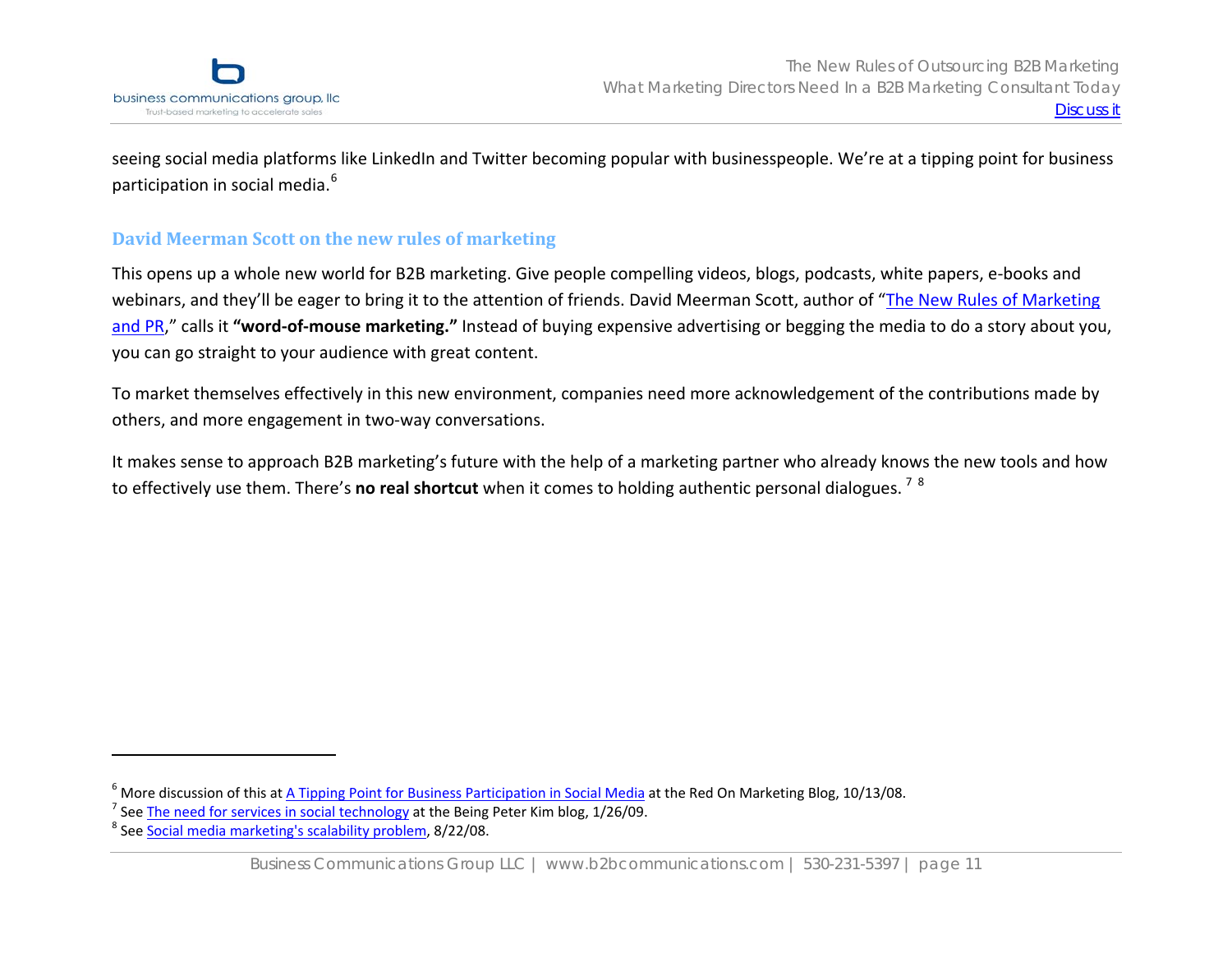<span id="page-11-0"></span>

[Discuss it](http://blog.b2bcommunications.com/2009/02/09/b2b-marketing-ebook/)

# **4. Your site is more important than you might realize**



Top Online Influences - Total (All Phases)

On a scale of 1 to 7

Enquiro surveyed 1,000 B2B buyers and found that "respondents across all phases indicated that the website of the vendor" was the top influence on buying decisions.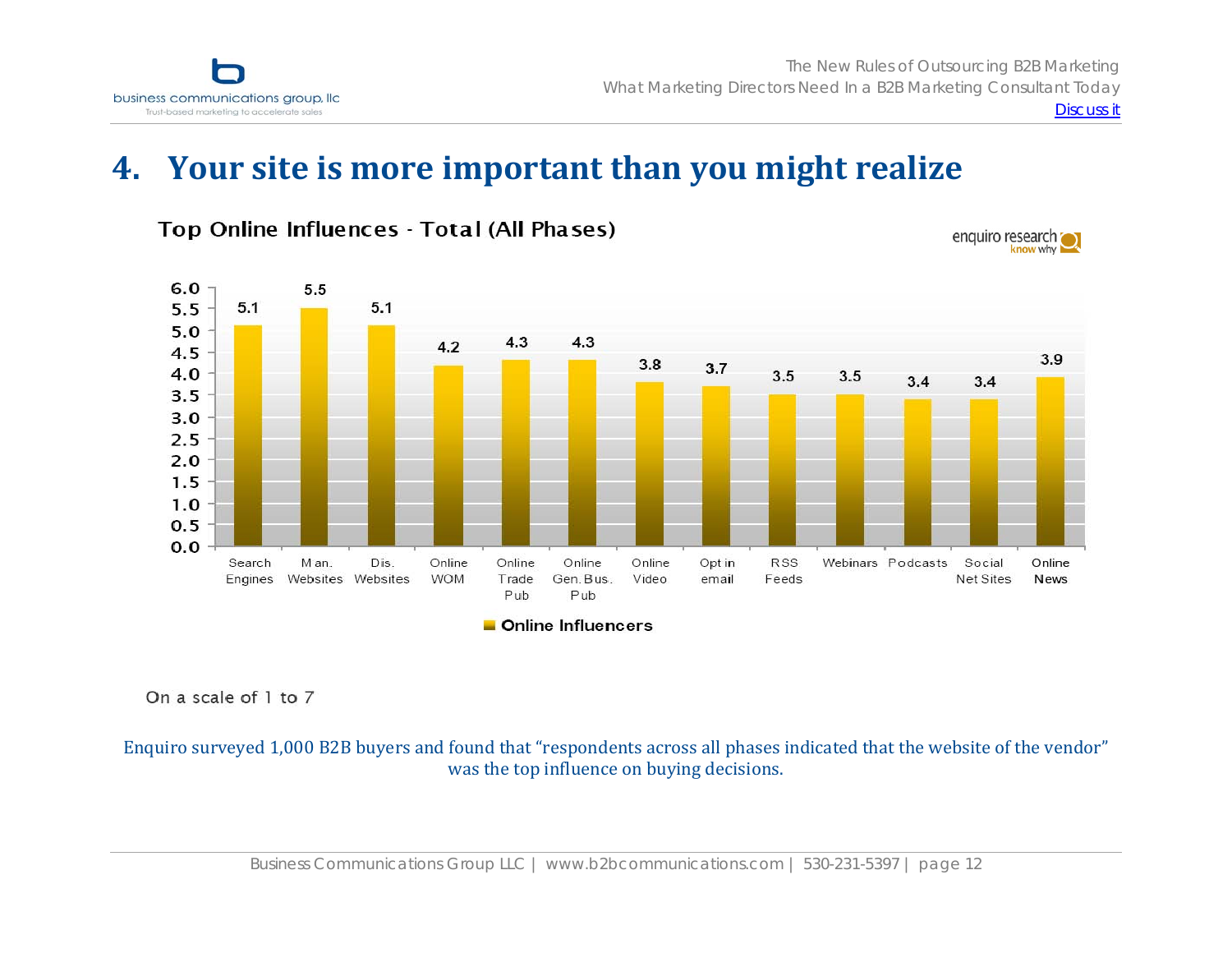[Enquiro](http://www.enquiroresearch.com/) is <sup>a</sup> search marketing research company that surveyed 1,000 B2B buyers in 2007 to learn what the top influencers are in the purchase decision. Their resulting "B2B Survey" [whitepaper](http://pages.enquiroresearch.com/b2b-research-2007.html?source=B2B_Survey_2007_whitepaper) is "a high level overview of how business to business search behavior is influenced by role of the buyer and phase of the buying cycle."

I've included here one chart from their paper. It shows the top **overall influences in all phases of the buying cycle** and among both offline and online sources, on <sup>a</sup> scale from 1 to 7.

Enquiro's report authors write:

"When asked what the top influences were on the purchase decision, respondents across all phases indicated that the website *of the vendor, followed by distributor websites and search engines were the most important influencers.*

".... Another significant finding was where this research tends to happen online. General search engines are often the first place people turn to begin their online research session and among the general search engines, Google holds a dominant position, being the first choice of 77.7% of respondents. As researchers begin to research their purchase, they rely heavily on *information from the vendor's own website."*

**The upshot: if you're <sup>a</sup> B2B company, get it right when it comes to your online presence.**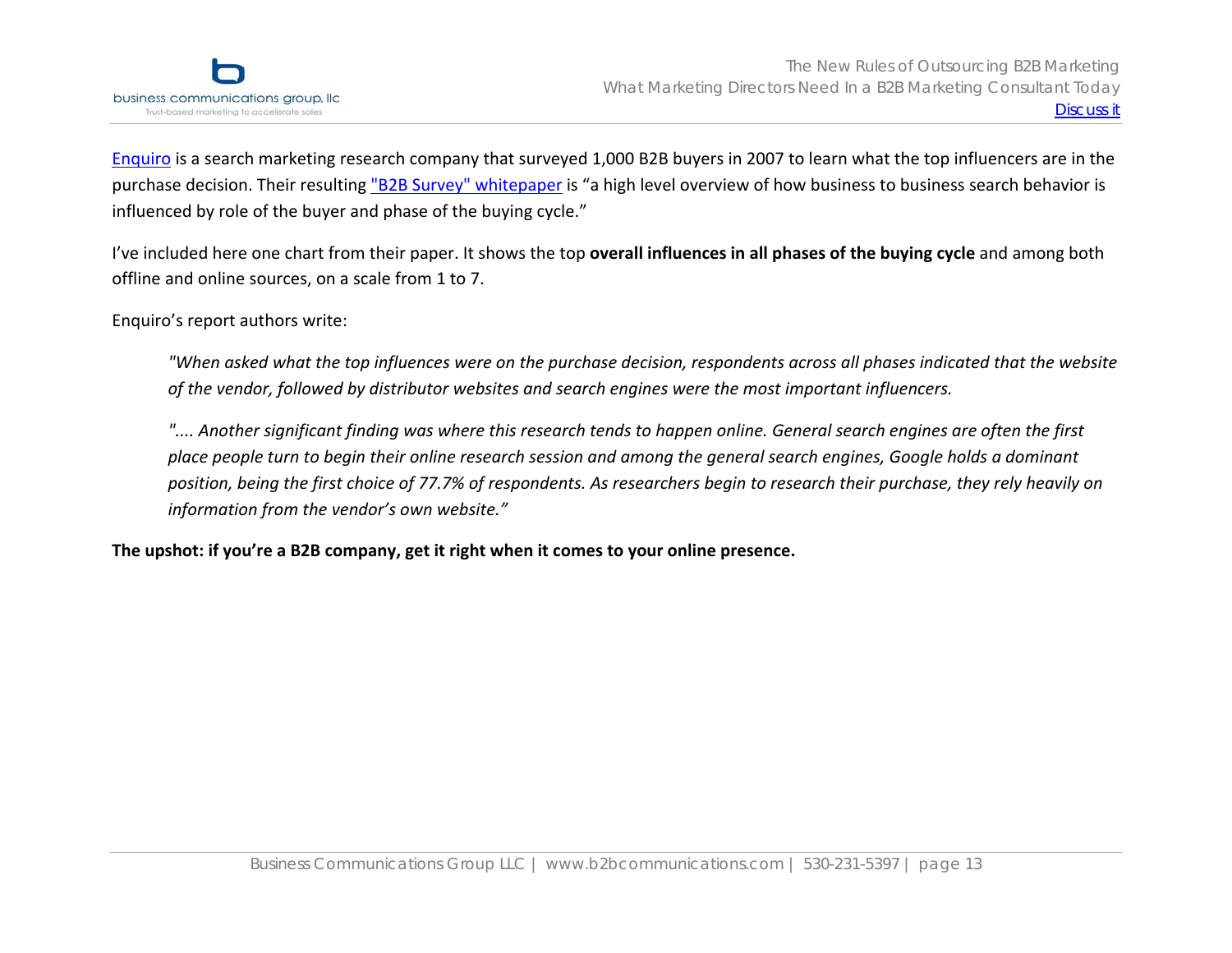<span id="page-13-0"></span>

#### **5.Importance of integrating all major marketing disciplines**

### **Broad competency as <sup>a</sup> prerequisite**

For effective B2B marketing today, you need to leverage several proven tactics that get you noticed, such as search engine marketing so more prospects find you; keynotes, awards, blogs, and published articles so you appear where prospects are looking and learning; and tailored communications to nurture prospects and clients.

To be an **effective B2B marketing consultant**, <sup>a</sup> person or agency needs to be competent in each of these areas.

Not all marketing consultants have all these competencies. Some are superb at getting your firm to the top of organic search engine results. Some will help you earn valuable press coverage, speaking engagements, and awards. Some excel at mail, email, and calling campaigns. Some design inspiring ads. Some write stellar content, like white papers. Some make appealing, user‐friendly websites. And each of these experts is part of the solution you need.

To be extra clear: each type of expert has mission‐critical skills.

However, it often takes <sup>a</sup> combination of business case building, website conversion optimization, SEO, PR, email nurturing, creative, business writing, and constant testing and tweaking to **get**



#### [Business Communications Group LLC | www.b2bcommunications.com |](http://www.b2bcommunications.com) 530-231-5397 | page 14





Being an effective B2B marketing partner requires strength in at least five areas.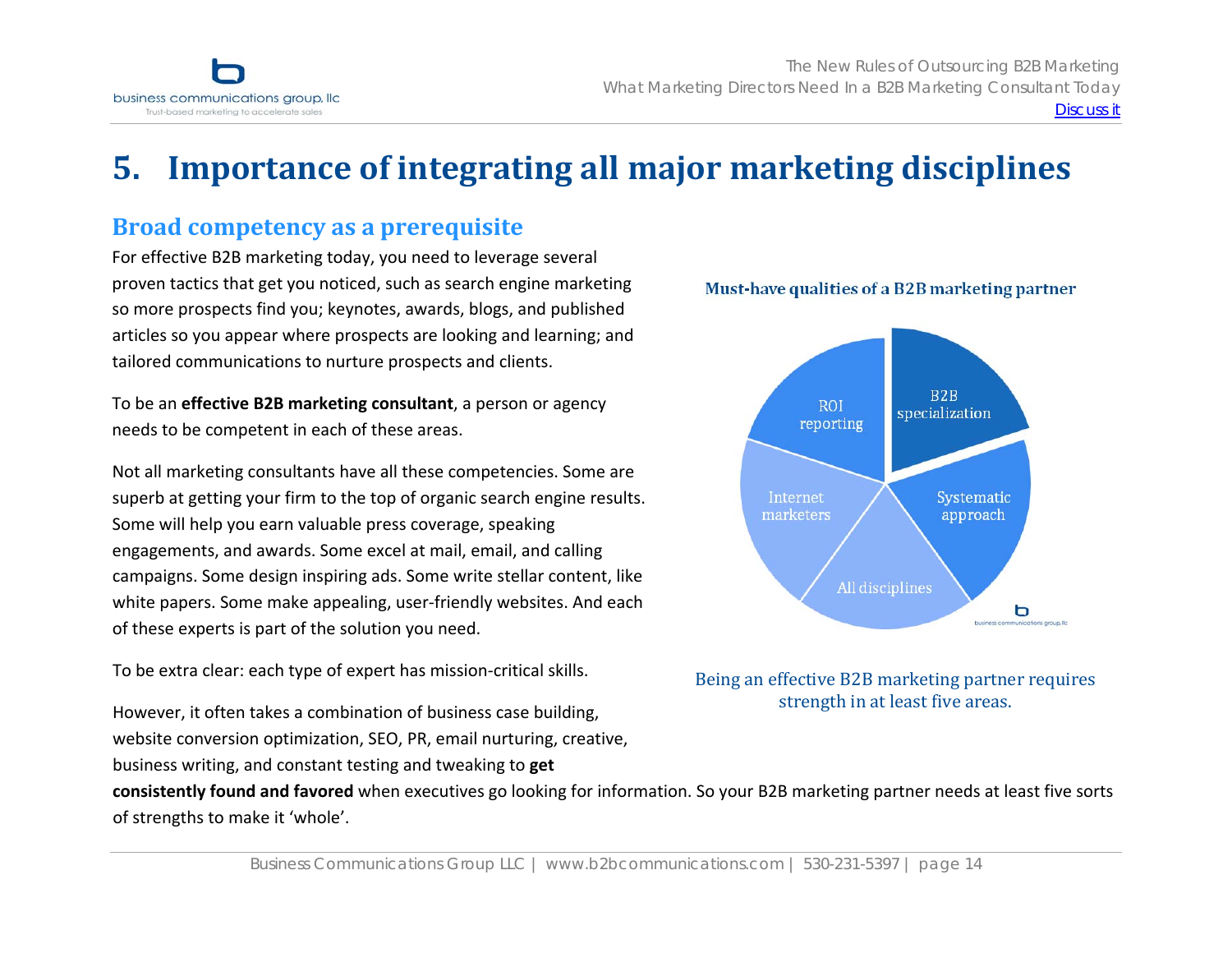<span id="page-14-0"></span>

Discuss it

# **6. How can Marketing Directors prove marketing ROI?**

If you have been concerned about your B2B marketing return on investment (ROI), you're not alone. Many B2B marketers are struggling with two key issues:

- $\blacksquare$  Diminishing results from conventional marketing campaigns
- $\blacksquare$ The inability to **prove returns on marketing** dollars spent

The concern gets even more important as the stakes get higher. According to <sup>a</sup> 2008 study presented by *BtoB Magazine* and the Sales Lead Management Association, marketers were planning to invest more in lead generation to drive sales. Nearly half of 273 corporate marketers surveyed planned to spend more on lead generation programs in the second half of 2008. And half said their top priority is to increase lead generation activities. About <sup>a</sup> quarter said their top priority is proving the ROI of marketing generation is lack of clear mark eting ROI reports. expenditures.



In the last half of 2008, what percentage of your marketing budget will be spent on

Source: BtoB and the Sales Lead Management Association survey, May 2008

According to a 2008 study, about half of B2B marketers said the biggest obstacl e to spending more on lead

What's most interesting is that the largest group of respondents (47%) reported that the biggest obstacle to spending more is lack of reports to **show the ROI** for what they are spending. It seems marketers don't know how to prove ROI at <sup>a</sup> time when it's never been more critical to do so.

You can't fight diminishing returns and get the best results for your marketing dollar without knowing what works and what doesn' t.Yet, with so many ways of interacting with prospects, it's increasingly hard to **close the loop**.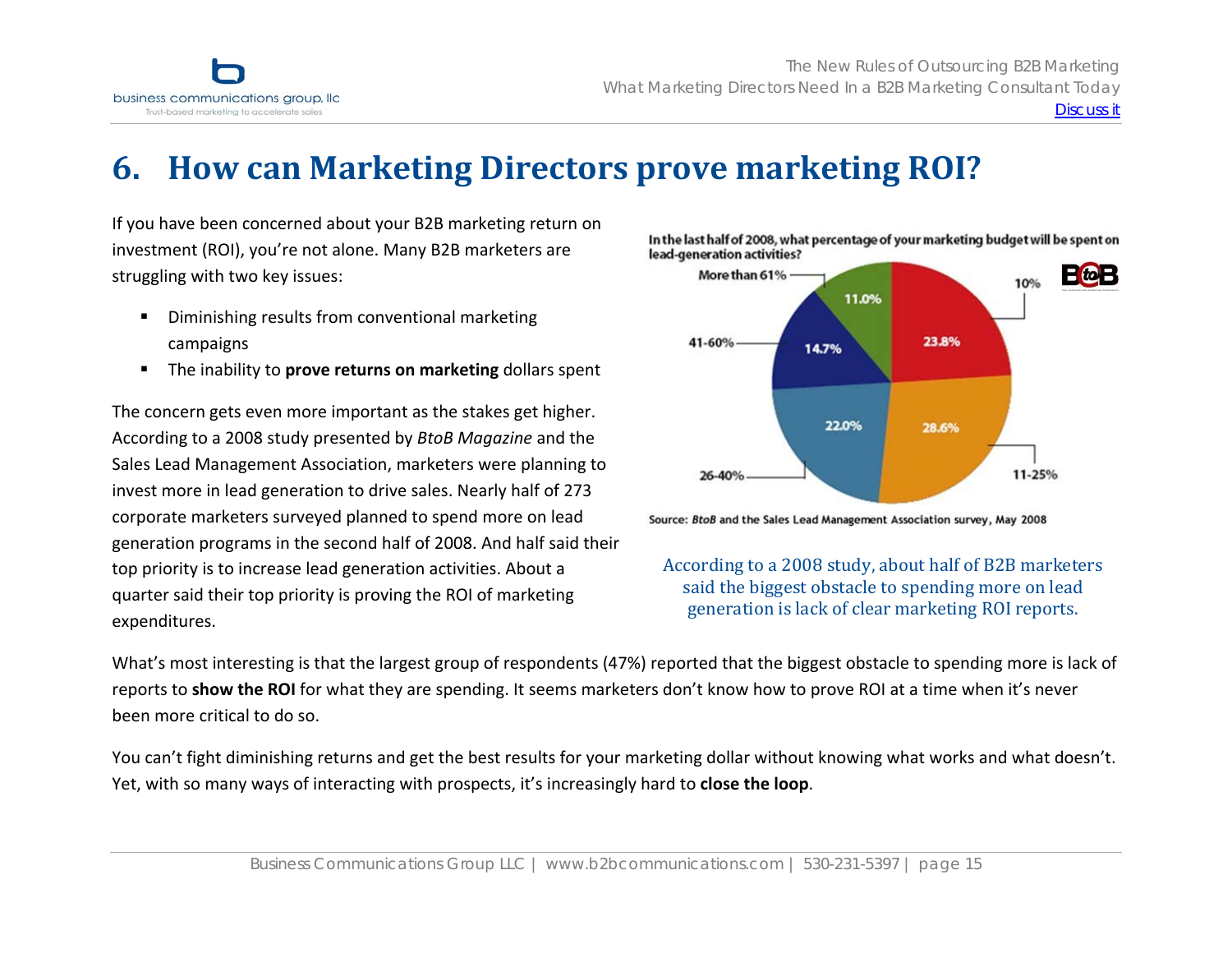<span id="page-15-0"></span>

PROVE your business casewith facts, examples.

[Discuss it](http://blog.b2bcommunications.com/2009/02/09/b2b-marketing-ebook/)

BUILD your marketing content andsystems.

ь business communications group, Ilc

# **7. Cutting ROI guesswork with <sup>a</sup> methodical approach**

Marketers have been saying for decades that the most successful companies see things from their customers' perspective.

What's *new* is the groundwork required to be visible, trustworthy, and interesting to your best prospects.

What's new is the marketing environment, and the **need for <sup>a</sup> methodical approach** to ensure that all the moving parts of an inbound marketing program are working together.

How does an experienced B2B marketing consultant help you reach business decision makers in the places they are looking and in the ways that they prefer?

They help you ensure that, before you launch new efforts aimed at affecting prospects' perceptions, your **value proposition** and supporting messages are compelling in the context of your specific market niche; and your marketing plan includes the tactics that are most likely to work with your audience.

PULL in the best contacts‐ be where they go for ENGAGE by offering your insights and guidance. NURTURE to earn more trust andinformation. info.

SELL anddelight! Leverage your successes.

The diagram shows our methodology.

This is our methodology: To get leads rolling, complete the wheel.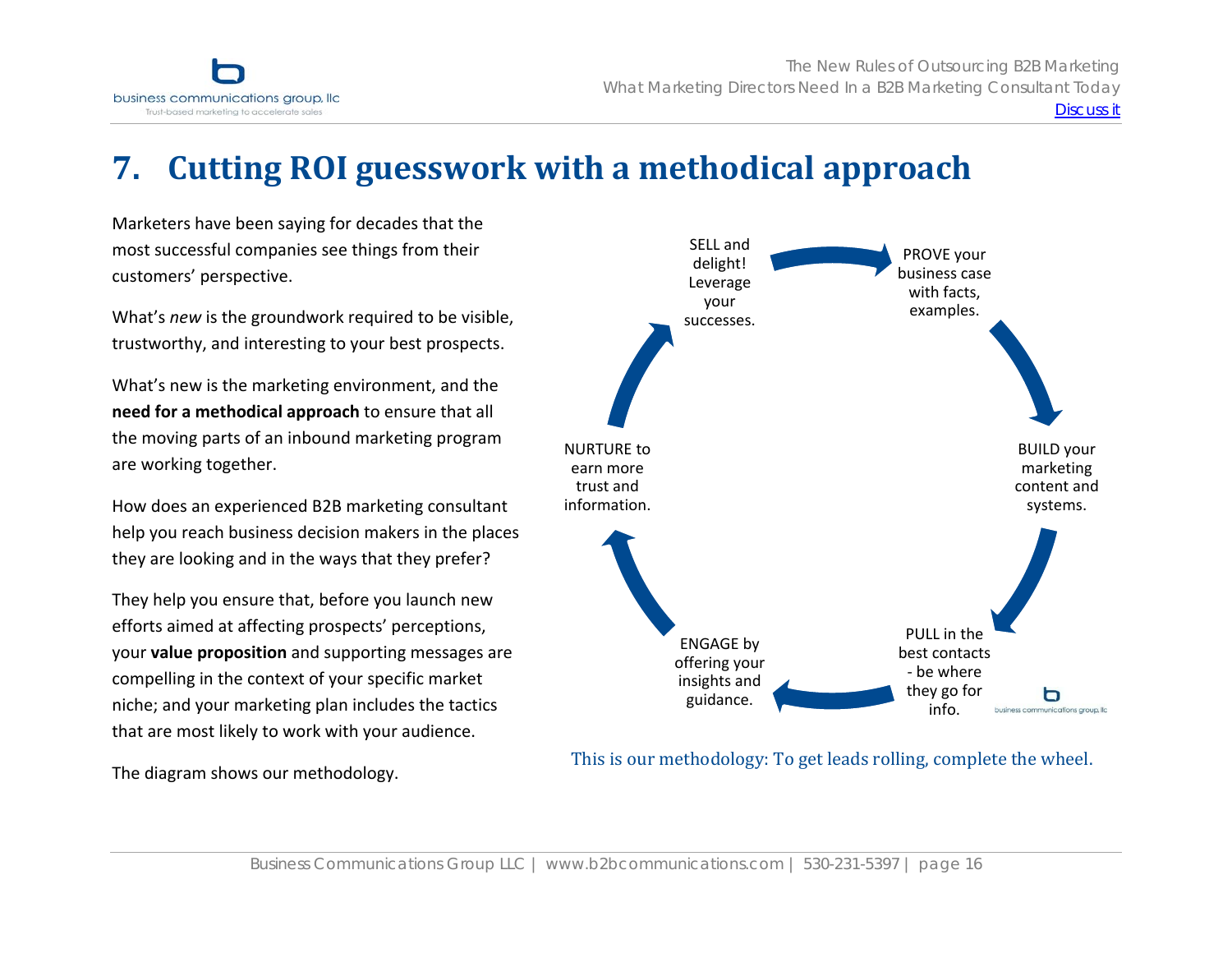

# **Recognizing tacticstalk**

An experienced marketer builds <sup>a</sup> **foundation for sound decision making** before diving into tactics. They help link marketing goals with business goals, and ensure marketing planning is grounded in real client and prospect perceptions. They suggest benchmarks for success and report against them. For example, look for something along the lines of:

"We should see X amount of progress by March and a Z return for the programs implemented. Success depends on A, B, C."

There's disagreement these days about whether benchmarks for success must be quantitative. Many experts say, for example, that increased conversation with clients and prospects through social media is intrinsically valuable. $^9$  $^9$ 

The point is that the best B2B marketing partner will help you understand the **pros and cons of all the tactics available**. They won't reply to, "what's the best way to generate more business?" with <sup>a</sup> pronouncement like:

*"What you need is <sup>a</sup> new website design."*

*"What you need is <sup>a</sup> Google Adwords campaign."*

*"What you need is <sup>a</sup> newsletter."*

In short, the initial focus should be on **methodically preparing your firm** to attract and quickly capitalize on <sup>a</sup> moment's attention from <sup>a</sup> prospect. A focus on <sup>a</sup> particular tactic right out of the gate can make you wonder: does this B2B marketing consultant see all the options? How can they confidently recommend this over the others at this point?

<span id="page-16-0"></span> $^9$  David Meerman Scott recommends that if one's CEO asks 'what is the marketing ROI?' you reply, "what is the ROI on putting on your pants in the morning?" If you take his advice and get thrown out on your ear, take it up with David.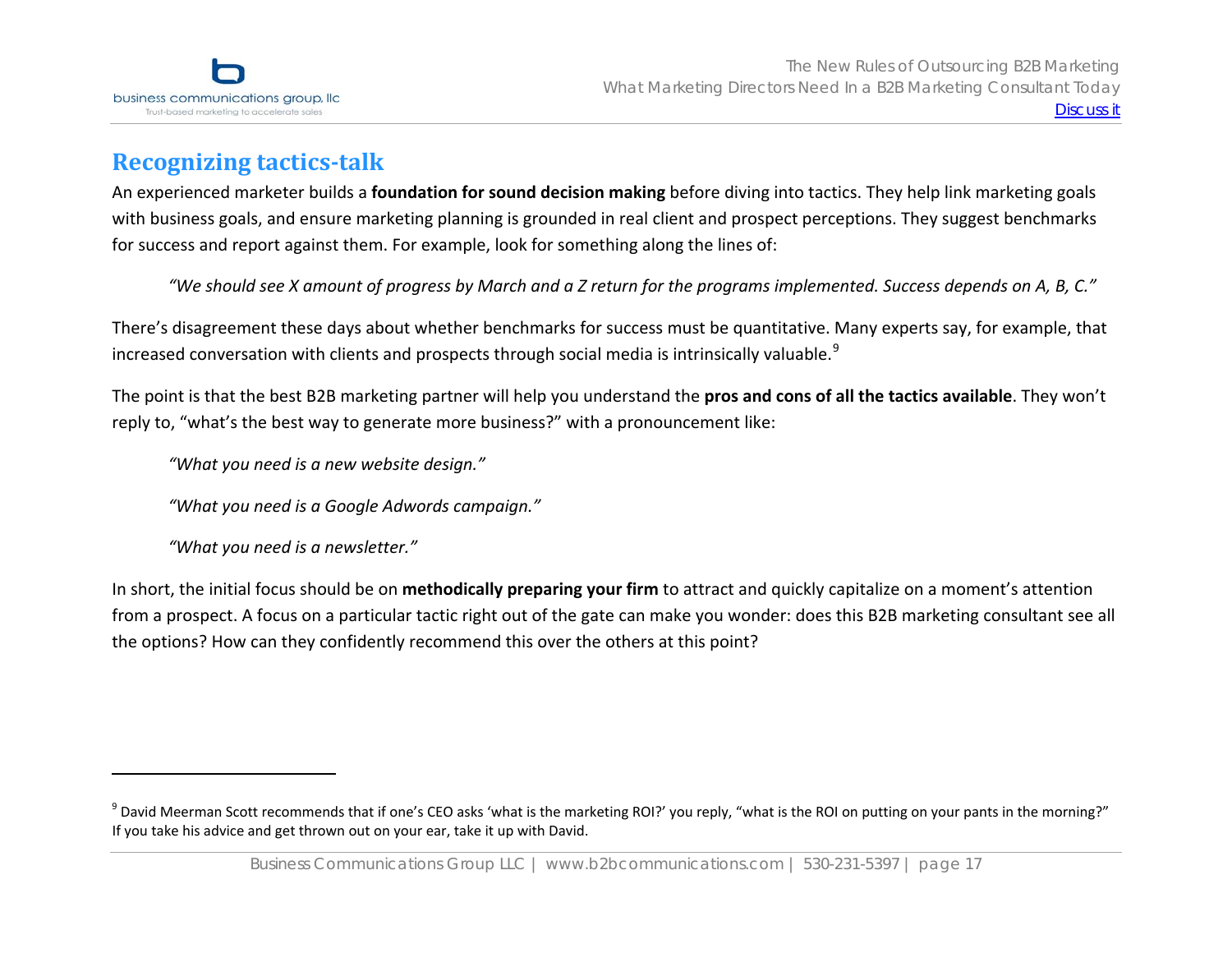

# **Seeing and seizing opportunities**

You also need **<sup>a</sup> partner who will speak up** when you're missing something important, and suggest re‐allocations as needed. Can <sup>a</sup> specialist be expected to do that? For example, can your media relations consultant be expected to say:

"Google just announced a major search algorithm change. We need to act now. Take the next couple of months' investment in landing new press coverage and put that toward adding properly tagged images and videos to your site. That will get you *to the top of Google rankings faster and at less expense."*

It would be unreasonable to expect <sup>a</sup> specialist in one discipline to keep you abreast of other disciplines. Being at the top of one's game in media relations requires **sustained focus** on relationship building; it means investment in exchanging real value with the right contacts in the analyst, traditional media, and blog worlds. It doesn't require knowing all the other marketing disciplines.

Your B2B marketing partner sure as heck better know how to make all the major marketing disciplines work in your favor, though.

It's their job is to help you **move the needle at your business for the fewest possible dollars** – and that means seeing all the options and how they can work together. In the process, they should help you build your capacity for savvy marketing decisions.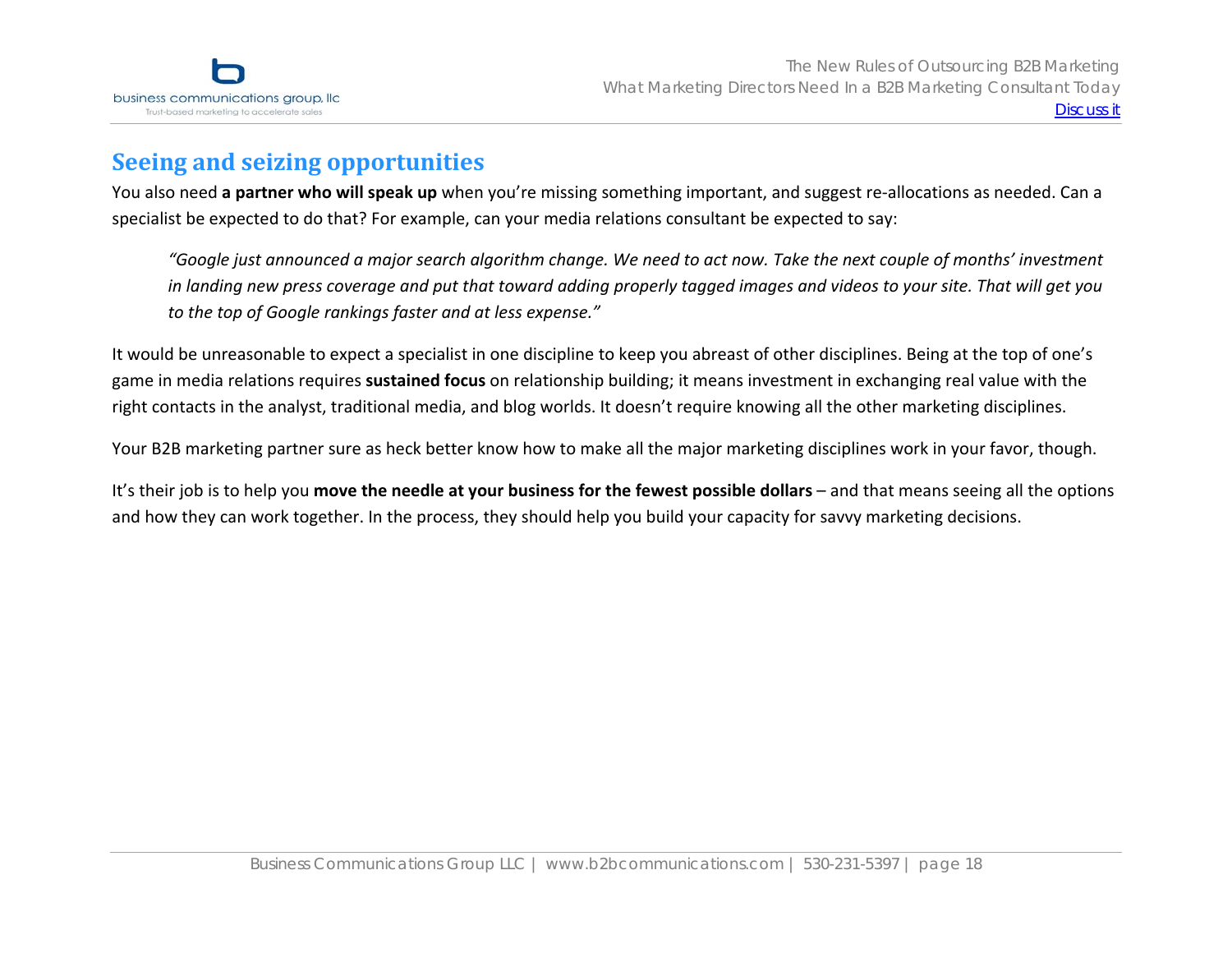<span id="page-18-0"></span>

#### **8.Finding the right consultant – ditch the RFPs?**

Many companies struggle when it comes to shopping around for <sup>a</sup> potential service provider. How formal should your process be? Do you need an RFP to evaluate suppliers?

While <sup>a</sup> well thought‐out evaluation process is critical to uncovering the best solution for your needs, don't mistake effort for results. A lengthy RFP process forces you to wait, by default, for the best candidate to emerge from the process. It may be more efficient to **nail down the right evaluation criteria**, identify the best candidate, and then get started.

I'm not talking about sacrificing quality for speed. You can still ask the questions on page 3 to learn about approach, breadth of expertise, and results — as well as ROI‐specific information like how <sup>a</sup> consultant will project progress and results, test efforts and learn from their findings, **report marketing ROI to you**, and help you connect marketing progress to business goals.

When evaluating marketing ROI reports, these are important tracking metrics:

- •Response rates and sources
- •**Percent responses becoming leads**
- •● Patterns in email click-through rates
- •• Patterns in subscribe/unsubscribe rates
- •Subscriber comments
- •Publicity value of published articles
- •**Links from respected websites**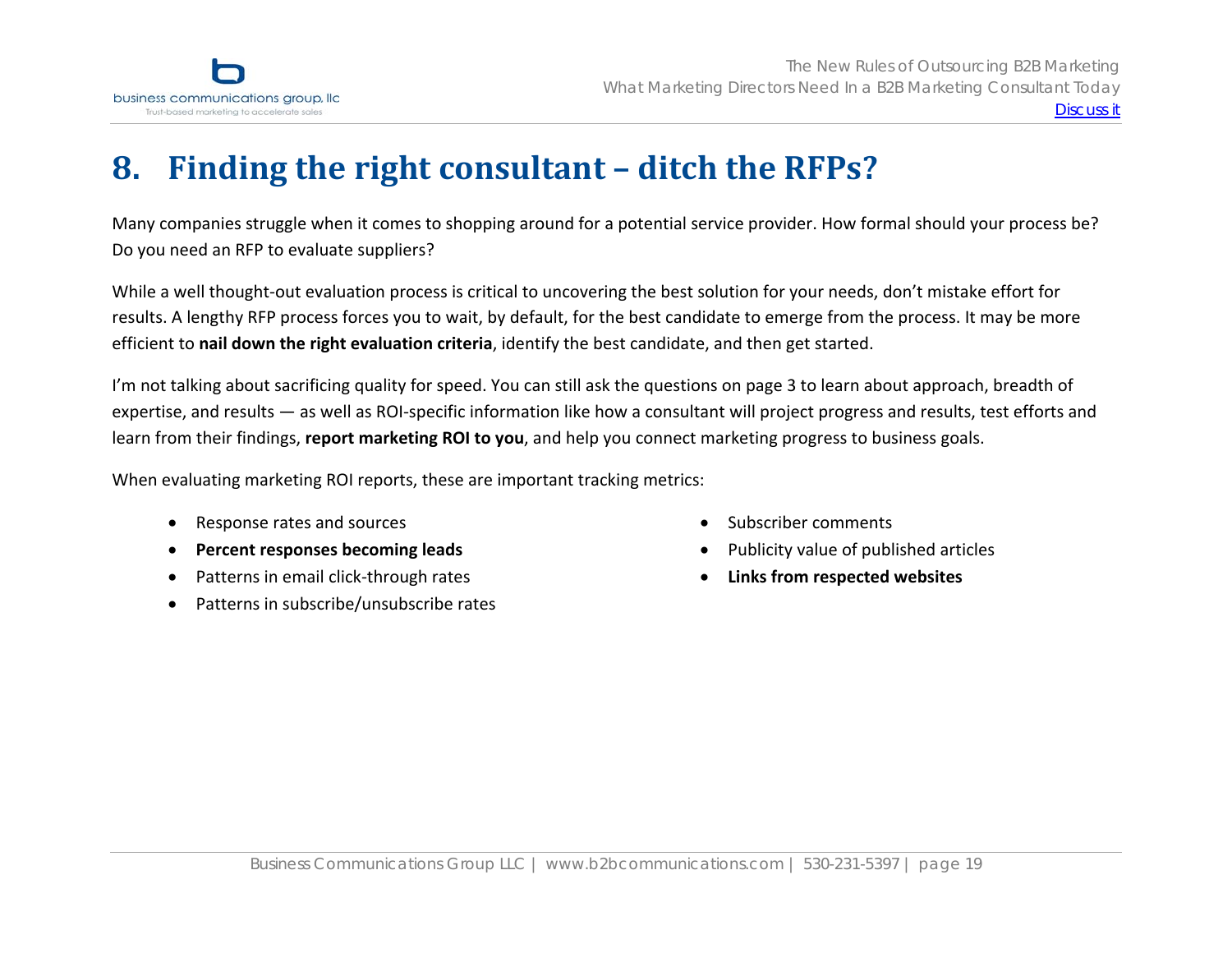<span id="page-19-0"></span>

# **9. The need for services in B2B marketing**

[Peter](http://www.beingpeterkim.com/) Kim recently reviewed two Forrester reports that point to <sup>a</sup> need for companies to **work with an agency** to leverage brand monitoring and social networks for business. He writes:

"To fully understand these technologies and capture value, you're going to need some help. In the future, this won't be the *case when companies integrate social technologies naturally into process and mindset. During the long transformative transition in the meantime, companies will need help getting there."[10](#page-19-1)*

The same can be said of inbound B2B marketing. To fully understand what to do – and to do the doing – you're going to need some help. Just make sure you pick <sup>a</sup> first‐rate B2B marketing consultant.

#### **Let's recap the qualities you need in your partner:**

- $\blacksquare$ A team focused on B2B marketing. Because buying committees expect <sup>a</sup> powerfully built business case.
- $\blacksquare$ A team that's methodical. Because <sup>a</sup> systematic approach is the only sane, reliable way to project and get results.
- $\blacksquare$ A team that covers all major marketing disciplines. Because you need the right tool for each job.
- × A team led by Internet marketers. Because **92% of B2B [buyers](http://pages.enquiroresearch.com/b2b-research-2007.html?source=B2B_Survey_2007_whitepaper) use online resources** when looking for products and services.<sup>[11](#page-19-1)</sup>
- $\blacksquare$ A team of testers. Because you need your marketing consultant to scrutinize results and steadily boost ROI.

<span id="page-19-1"></span><sup>&</sup>lt;sup>10</sup> See The need for services in social [technology](http://www.beingpeterkim.com/2009/01/the-need-for-services-in-social-technology.html) at the Being Peter Kim blog, 1/26/2009.

<sup>&</sup>lt;sup>11</sup> In a recent survey of 1,000 business decision makers by marketing research firm <u>[Enquiro](http://www.enquiroresearch.com/)</u> examining how business to business (B2B) purchasers buy, 92 percent of respondents said they turn to online resources in the early stages of the buying cycle. And 77 percent named Google as their first choice among all search engines. See B2B [Survey](http://pages.enquiroresearch.com/b2b-research-2007.html?source=B2B_Survey_2007_whitepaper) 2007 (registration required by Enquiro for free download).